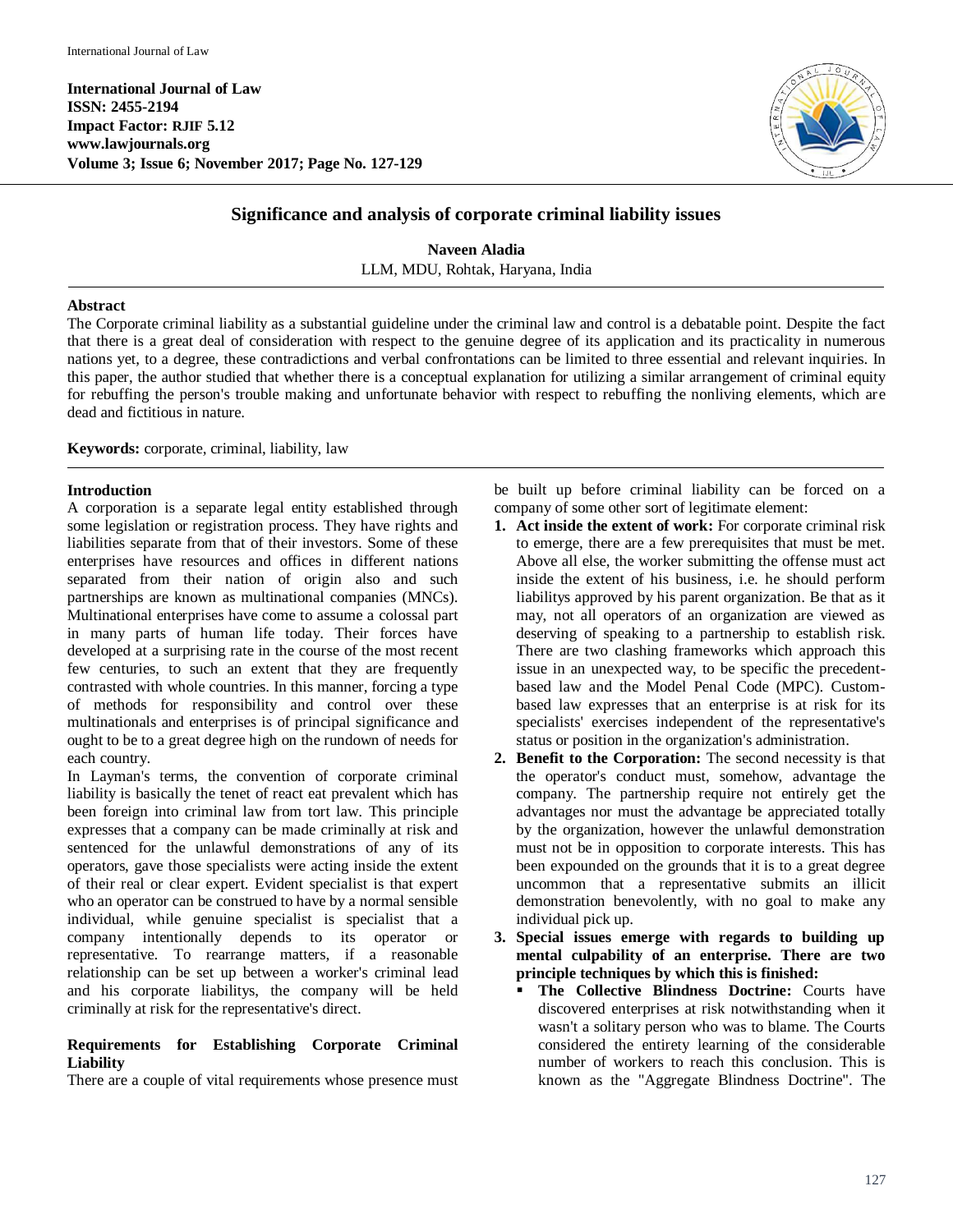method of reasoning behind this is to keep organizations from compartmentalizing their work and liabilitys such that it ends up noticeably basic for them to avoid risk by arguing obliviousness in case of any criminal arraignment.

 **The Willful Blindness Doctrine:** Enterprises are made criminally obligated in the event that they purposely deliberately ignore to progressing criminal exercises. In the event that a corporate specialist winds up plainly suspicious of some progressing unlawful acts yet to maintain a strategic distance from culpability, he makes no move to moderate the harm or examine further or convey the guilty party to book, the company ends up noticeably at risk.

#### **Corporate Crimes and Criminal Liability**

- Contempt in defying orders and other court orders, coordinated to it.
- Conspiracy.
- Bribery or connivance to reward open authorities.
- The unlawful routine with regards to medication.
- **Maintaining open aggravation.**
- Violations of authorizing and administrative statutes.
- Violations of buyer insurance laws.
- Antitrust law infringement.
- **Liquor law infringement.**
- Larceny, if corporate officers approved or assented in criminal act.
- Extortion, expecting that it was approved, asked for or ordered by an administrative operator having supervisory duty.
- Obtaining cash by falsifications.
- Selling or showing indecent issue.
- Statutory government wrongdoings and, for example, infringement of the Occupational Safety and Health Act.

The vast majority of the above wrongdoings are financially inspired and it has been take note of that corporate risk for criminal offenses is regularly discovered where the offense is business and persuaded by a want to upgrade benefits. An organization may not get immediate financial advantages from a wrongdoing against the individual, it might at present get a direct monetary advantage acquired by not playing it safe, and if a partnership goes out on a limb, the company turns into a legitimate criminal respondent.

## **Law of Corporate Criminal Liability in India**

Criminal Liability is connected just those demonstrations in which there is infringement of Criminal Law i.e. to state there can't be liability without a criminal law which forbids certain demonstrations or exclusions. The fundamental lead of criminal risk rotates around the essential Latin Maxim actus non facit reum, nisi mens sit reat. It implies that 'to make one obligated, it must be demonstrated that demonstration or exclusion has been done which was taboo by law and has been finished with blameworthy personality.'

To the extent the present status of the Doctrine of Corporal Legal Liability in India, is concerned, the current point of interest judgment of Apex Court in Standard Chartered Bank and Ors. and so on v. Directorate of Enforcement and Ors. and so forth had influenced the situation precious stone to clear. It overruled the past perspectives with respect to the Corporate Criminal Liability and had given another touch to the said precept.

The inquiry that emerges for thought was whether an organization or a corporate body could be arraigned for offenses for which the sentence of detainment is a required discipline? In Velliappa Textiles' case, by a lion's share choice it was held that the organization can't be arraigned for offenses which require inconvenience of an obligatory term of detainment combined with fine. It was additionally held that where discipline gave is detainment and fine, the court can't force just a fine. The dominant part was of the view that the authoritative command is to deny the courts from veering off from the base compulsory discipline recommended by the Statute and that while translating a correctional statute, if more than one view is conceivable, the court is obliged to lean for the development which exempts a subject from punishment than the one which forces the punishment.

#### **Conclusion**

Missing the likelihood of criminal risk, organizations would escape moral conviction for bad behavior, and the retributive import of criminal liability to the group would be lost. For under a common liability administration for the partnership qua enterprise, there would be no ethical judgment comparable to a criminal conviction: if discovered commonly at risk, a company may be regarded careless, or maybe heedless, yet no announcement, as a conviction, would confirm the best possible valuation of the people or products at issue. At last, the budgetary liability forced would come to be seen, by both the enterprise and the group, just as a cost of working together. As a result, at that point, a corporate common liability administration that paralleled normal criminal risk for people accused of a similar bad behavior would permit the organization qua enterprise to buy exclusion from moral judgment. Such exclusion would influence the expressive essentialness of criminal liability, as the vindication of the best possible valuations of people and products would differ not with the direct affirmed a qualification that appropriately could influence the evaluative standard utilized be that as it may, rather, with the personality of the guilty party.

#### **References**

- 1. David Brody, James Acker, Criminal Law, 2nd ed. Jones & Bartlett Publishers.
- Sara Sun Beale. A Response to The Critics Of Corporate Criminal Liability, 46 American Criminal L.R, 2009, 1481.
- 3. Jeffrie G. Murphy & Jean Hampton, Forgiveness and Mercy 130 cited in Joshua Dressler's Cases and Materials on Criminal Law 33 2d ed. 1988-1999, 46-47
- 4. Gaur KD. Criminal Law: Cases and Materials, 6 th LexisNexis Butterworths Wadhwa Publishers.